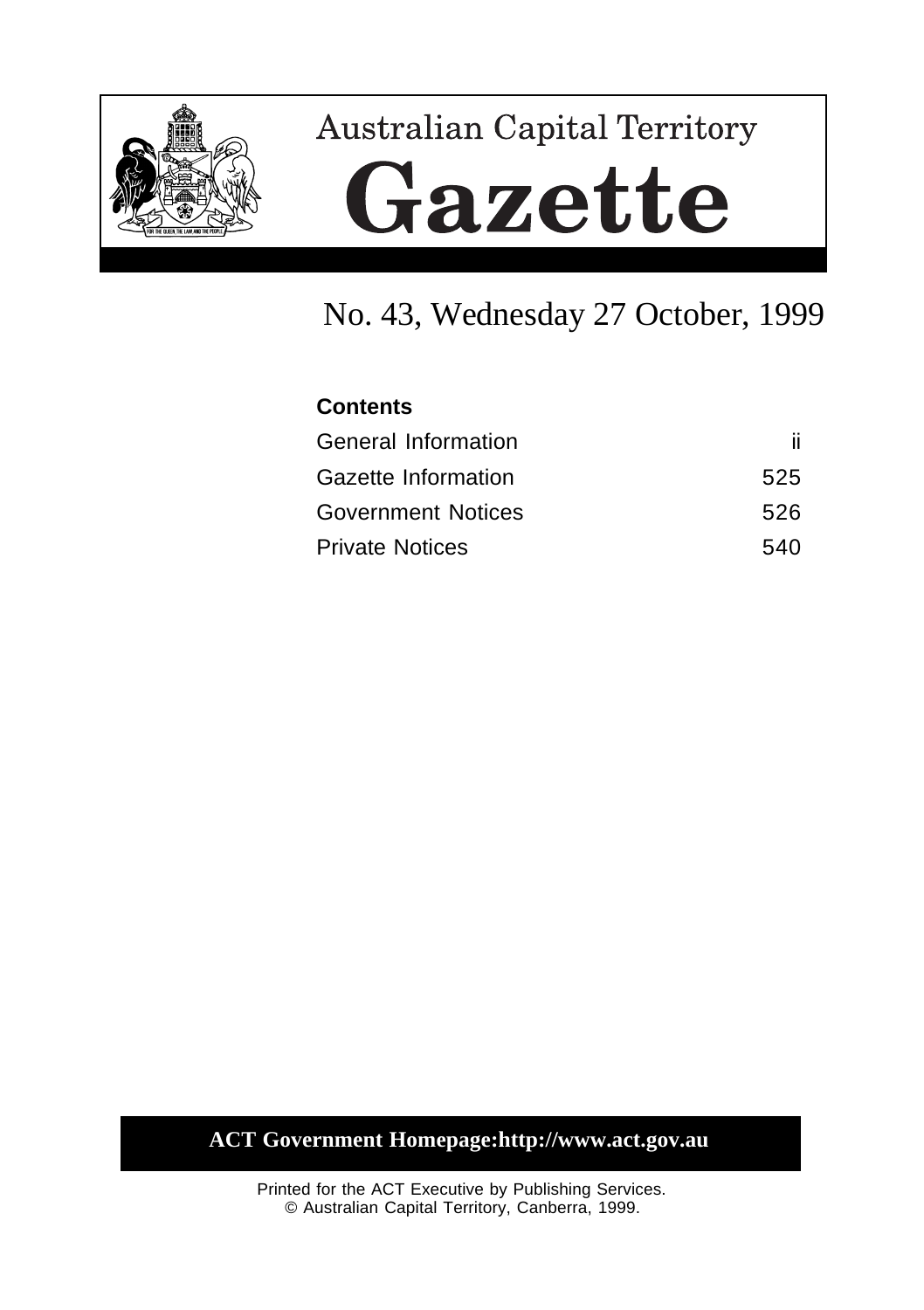# **GENERAL INFORMATION**

#### **ACT GOVERNMENT GAZETTE**

The ACT Government Gazette is published each Wednesday. The sections included in the publication are:

- General Information;
- Government Notices;
- Purchasing and Disposals;
- Invitations to Tender, Quote or Register Interest;
- Contracts arranged, and
- **Private Notices**

(Australian Public Service notices will continue to appear in the Commonwealth of Australia Gazette).

#### **CONTACT DETAILS**

ACT Gazette Officer Publishing Services GPO Box 158 Canberra ACT 2601

Phone: (02) 6205 0484 Fax: (02) 6205 0266 **e-mail: gazette\_office@dpa.act.gov.au**

ACT Gazette Office Level 7, Macarthur House Wattle Street Lyneham 2602

#### **Notices for Publications**

Notices for the Gazette are to be lodged by 12 noon on the Wednesday prior to publication. Notices can be lodged in advance in hard copy or facsimile, by electronic mail or diskette, with a brief message of instruction and a WORD compatible document attachment.

A Gazette Request Form must also be delivered to the Gazette Office, by hand, mail or fax. For copies of this form please telephone the Gazette Office or go to www.act.gov.au/government/reports/pub/gazreq.doc.

Signed notices must be sighted by the Gazette Office before gazettal can proceed.

#### **Purchasing and Disposal Codes** may be accessed on the ACT Government Website:

www.act.gov.au/government/report/pub/gazette/p&d.pdf. Alternatively, you may obtain a hard copy listing by contacting the gazette office.

#### **Private Notices**

The fee for a private notice is as follows:

• minimum charge \$1.00 per word or \$100.00 whichever is the greater.

Cheques are to be made payable to 'Publishing Services' and are to be forwarded to the Gazette office with a copy of the notice (Either on a PC formatted disk in WORD, or if the notice has already been emailed, a hard copy of the notice) and Gazette Request Form. Payment can be made by EFTPOS (Bankcard, Visa or Mastercard) by telephoning the Gazette Office. Payment must be received before gazettal can proceed.

#### **Purchasing and Subscriptions**

Copies of the ACT Government Gazette may be purchased at a cost of \$5.00 (or \$2.00 for a Special Gazette) from the ACT Government shopfront, Legislation/Gazette sales counter, East Row, Canberra City. Subscriptions to the Gazette maybe arranged through the Gazette Office at a price of \$360.00 (1 July 1999 -30 June 2000) or part thereof, including postage. Refunds will not be given for cancellations. Claims for missing items will be recognised as valid if lodged within 28 days of publication.

#### **Copyright Notice - Australian Capital Territory**

This work is copyright. Apart from any use as permitted under the Copyright Act 1968, no part may be reproduced by any process without written permission from Library and Information Management, Department of Urban Services, ACT Government, GPO Box 249, Civic Square ACT 2608.

#### **Products and Services advertised in this publication are not necessarily endorsed by the ACT Government**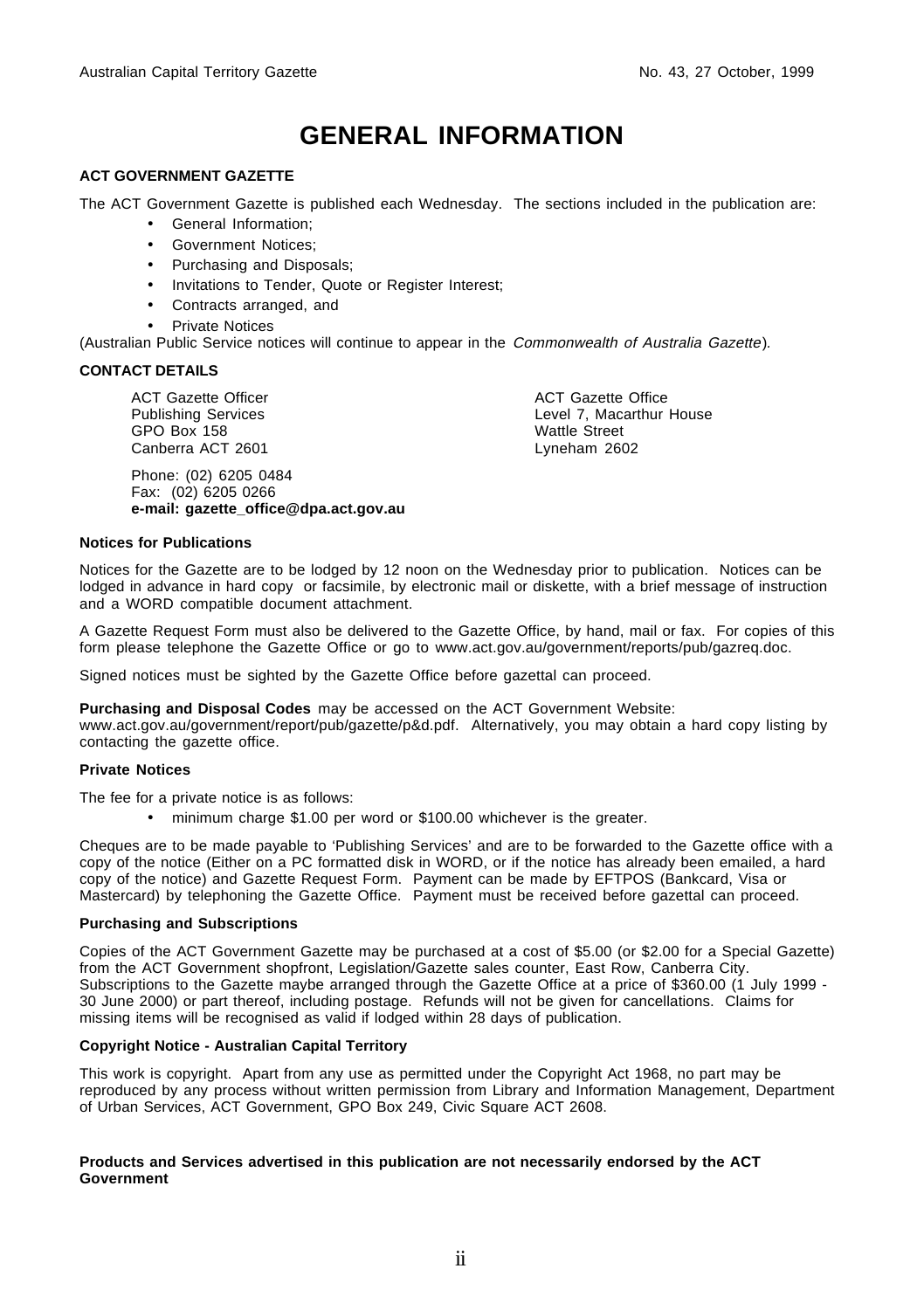# **GAZETTE INFORMATION**

#### **ISSUE OF ACT SPECIAL GAZETTES**

The following issues of the ACT Special Gazettes have been published since the last Weekly Gazette. For listings of previous ACT Special Gazettes please refer to this internet site

http://www.publishing.act.gov.au

| Gazette<br><b>Number</b> | Date       | Title                                                                                                                  |
|--------------------------|------------|------------------------------------------------------------------------------------------------------------------------|
| <b>S60</b>               | 19 October | Instrument No. 244 of 1999 $\sim$ Nature Conservation Act 1980<br>Notice – Action Plans ~ Nature Conservation Act 1980 |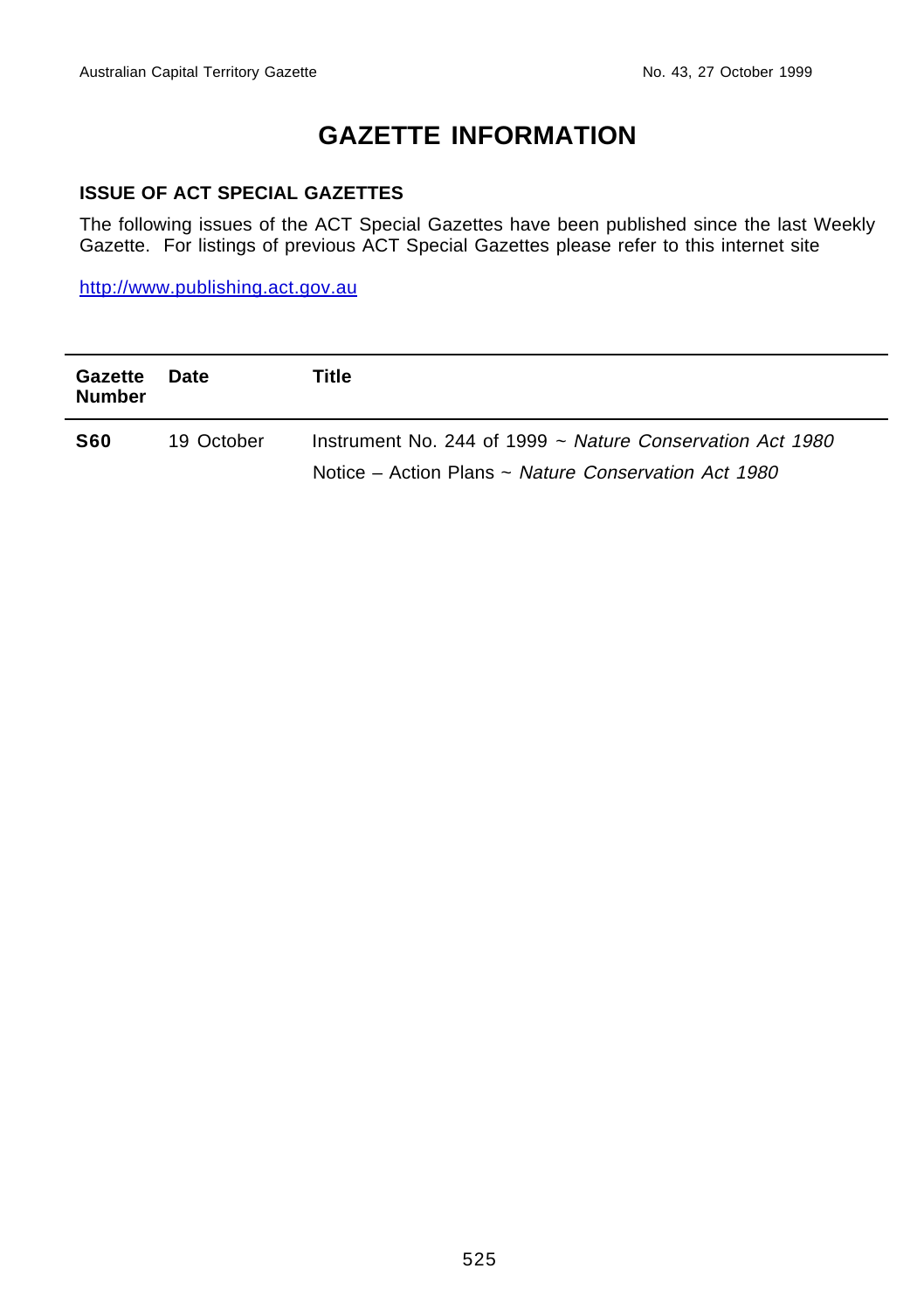## **GOVERNMENT NOTICES**

#### **NOTIFICATION OF THE MAKING OF AN INSTRUMENT**

NOTICE is hereby given that the undermentioned Instrument of the Australian Capital Territory has been made. Copies of the Instrument may be purchased from Publishing Services, Legislation and Sales Counter, ACT Government Shopfront, Corner of City Walk and East Row Canberra City ACT 2601.

| Act under which<br>Instrument made                      | <b>Description of Instrument</b>                                                                                     | Number and year of<br><b>Instrument</b> |
|---------------------------------------------------------|----------------------------------------------------------------------------------------------------------------------|-----------------------------------------|
| Community and Health<br>Services Complaints Act<br>1993 | Appointment of Kenneth<br>George Patterson as<br>Community and Health<br><b>Services Complaints</b><br>Commissioner. | No. 245 of 1999                         |
| <b>Public Place Names Act</b><br>1989                   | Determination of<br>nomenclature in the Division of<br>Nicholls.                                                     | No. 246 of 1999                         |
| <b>Public Place Names Act</b><br>1989                   | Revocation of Instrument 147<br>of 1995, determining<br>nomenclature in the Division of<br>Nicholls.                 | No. 247 of 1999                         |

#### **NOTIFICATION OF THE MAKING OF SUPREME COURT RULES**

NOTICE is hereby given that the undermentioned Supreme Court Rules have been made. Copies of the Supreme Court Rules may be purchased from Publishing Services, Legislation and Sales Counter, ACT Government Shopfront, Corner of City Walk and East Row, Canberra City ACT 2601.

| <b>Act under which Supreme</b> | <b>Description of Supreme Court</b>     | Number and year of        |
|--------------------------------|-----------------------------------------|---------------------------|
| <b>Court Rules made</b>        | <b>Rules</b>                            | <b>Supreme Court Rule</b> |
| Supreme Court Act 1933         | <b>Supreme Court Rules</b><br>Amendment | No. 26 of 1999            |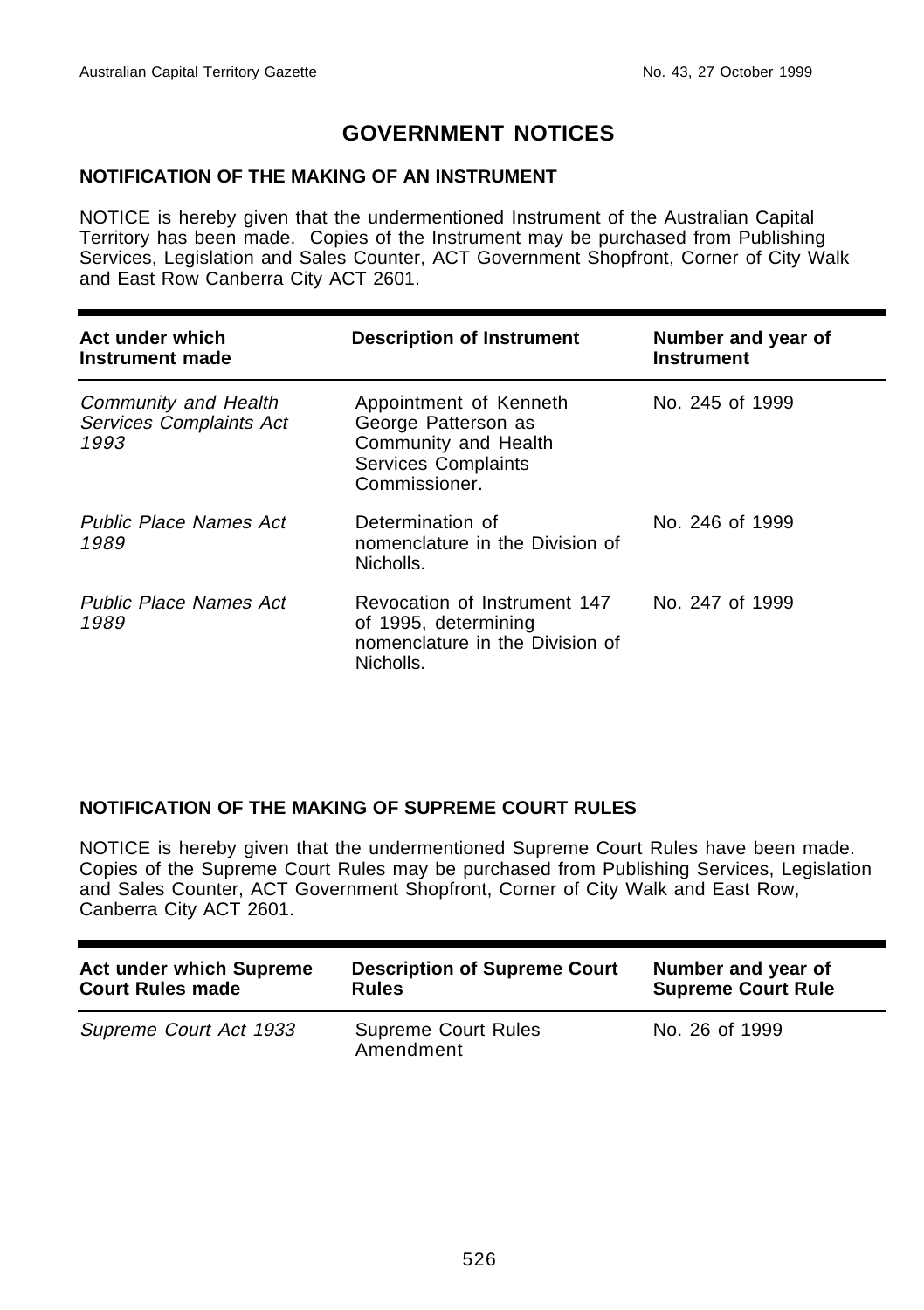Health Professions Boards (Elections) Act 1980

#### **ELECTION OF FOUR MEMBERS OF THE NURSES BOARD OF THE AUSTRALIAN CAPITAL TERRITORY**

#### **DECLARATION OF NOMINATIONS**

I, PHILLIP GREEN, being the person appointed as Returning Officer for the purposes of an election of four members of the Nurses Board of the ACT, in accordance with section 11 of the Health Professions Boards (Elections) Act, declare that the following registered practitioners have been nominated as candidates for election to the Board:

ELLEN VERONICA O'KEEFFE 37 MCWHAE CIRCUIT WANNIASSA ACT 2903

LEXIE ANNE BRANS PO BOX 111 KIPPAX ACT 2615

FRANCIS ANTHONY KUPPENS 10 DERRILIN PLACE GIRALANG ACT 2617

RHONDA GAY MAHER 15 KINSMAN DRIVE MURRUMBATEMAN NSW 2582

ANTHONY GERARD NOAKES 2 CRAIG PLACE FLOREY ACT 2615

FRANCES MARY LE PAVOUX 76 NEMARANG CRESCENT WARAMANGA ACT 2611

JANICE DELLER TAYLOR 92 SPOWERS CIRCUIT HOLDER ACT 2611

MARY ANNE KIRK 4 LANGLANDS CLOSE CALWELL ACT 2905

#### **Phillip Green**

Electoral Commissioner ACT Electoral Commission

15 October 1999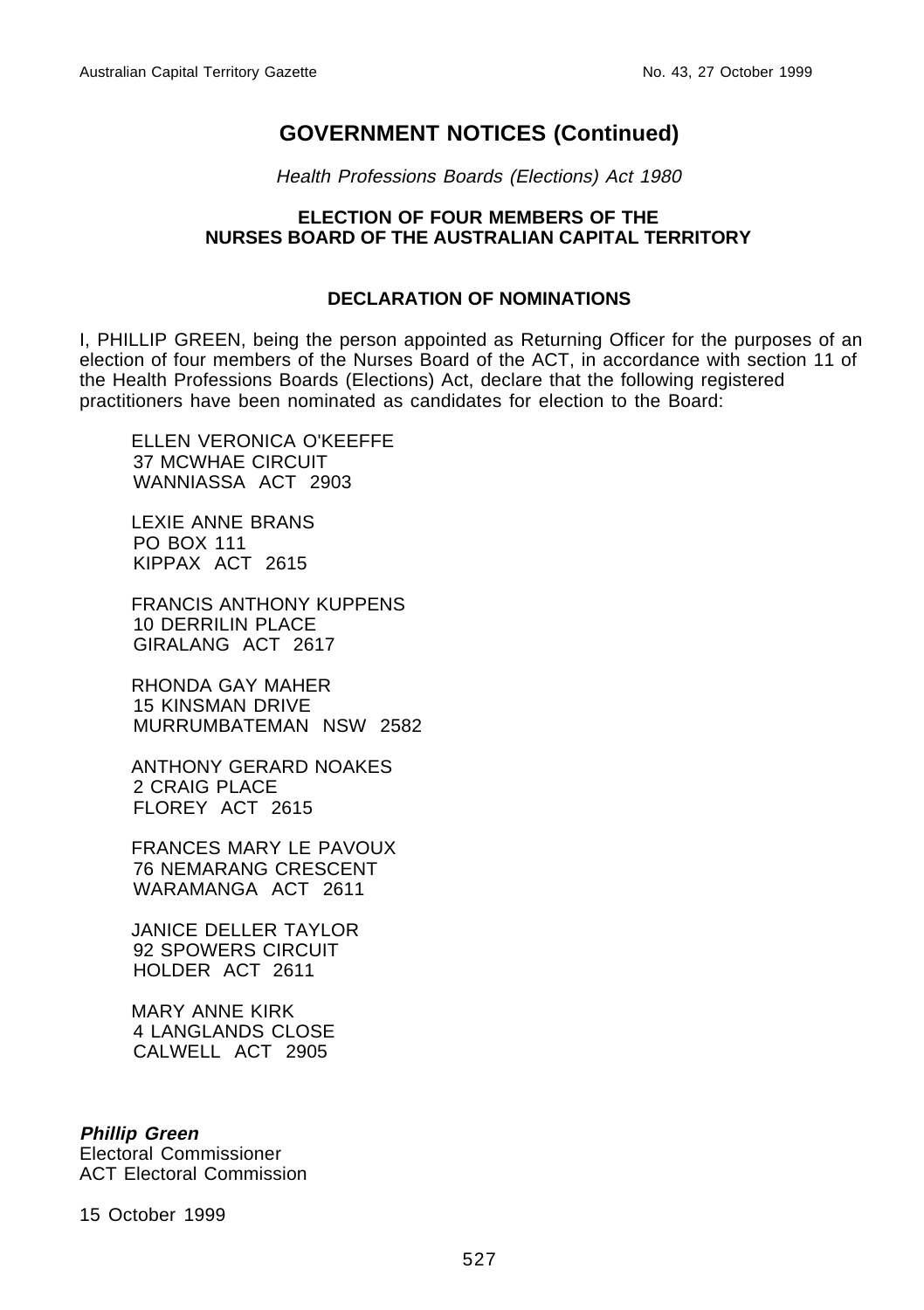### **AUSTRALIAN CAPITAL TERRITORY**

#### **DUTIES (CONSEQUENTIAL AND TRANSITIONAL PROVISIONS) ACT**

**1999**

UNDER subsection 30 (3) of the Duties (Consequential and Transitional Provisions) Act 1999 (Duties (C&TP) Act), I DETERMINE the following:

2. For the purposes of section 31 of the Duties Act 1999 (Duties Act), duty chargeable in respect of a dutiable transaction shall be at the rate referred to in Column 3 of Table 1, opposite and in relation to the appropriate range of dutiable amounts of dutiable transactions as specified in Column 2 of Table 1.

## **TABLE 1**

| Column 1 | Column <sub>2</sub>                                   | Column 3                                                                                                   |  |
|----------|-------------------------------------------------------|------------------------------------------------------------------------------------------------------------|--|
| Item     | Range of dutiable amounts of<br>dutiable transactions | Rate of duty                                                                                               |  |
|          | Not more than \$14,000                                | \$1.25 for every \$100, or part of \$100, of<br>the dutiable value or \$20, whichever is the<br>greater    |  |
| 2        | More than \$14,000<br>but not<br>more than \$30,000   | \$175 plus \$1.50 for every \$100, or part of<br>\$100, by which the dutiable value<br>exceeds \$14,000    |  |
| 3        | More than \$30,000<br>but not<br>more than \$60,000   | \$415 plus \$2 for every \$100, or part of<br>\$100, by which the dutiable value<br>exceeds \$30,000       |  |
| 4        | More than \$60,000 but not<br>more than \$100,000     | \$1,015 plus \$2.50 for every \$100, or part<br>of \$100, by which the dutiable value<br>exceeds \$60,000  |  |
| 5        | More than \$100,000 but not<br>more than \$300,000    | \$2,015 plus \$3.50 for every \$100, or part<br>of \$100, by which the dutiable value<br>exceeds \$100,000 |  |

#### RATES OF DUTY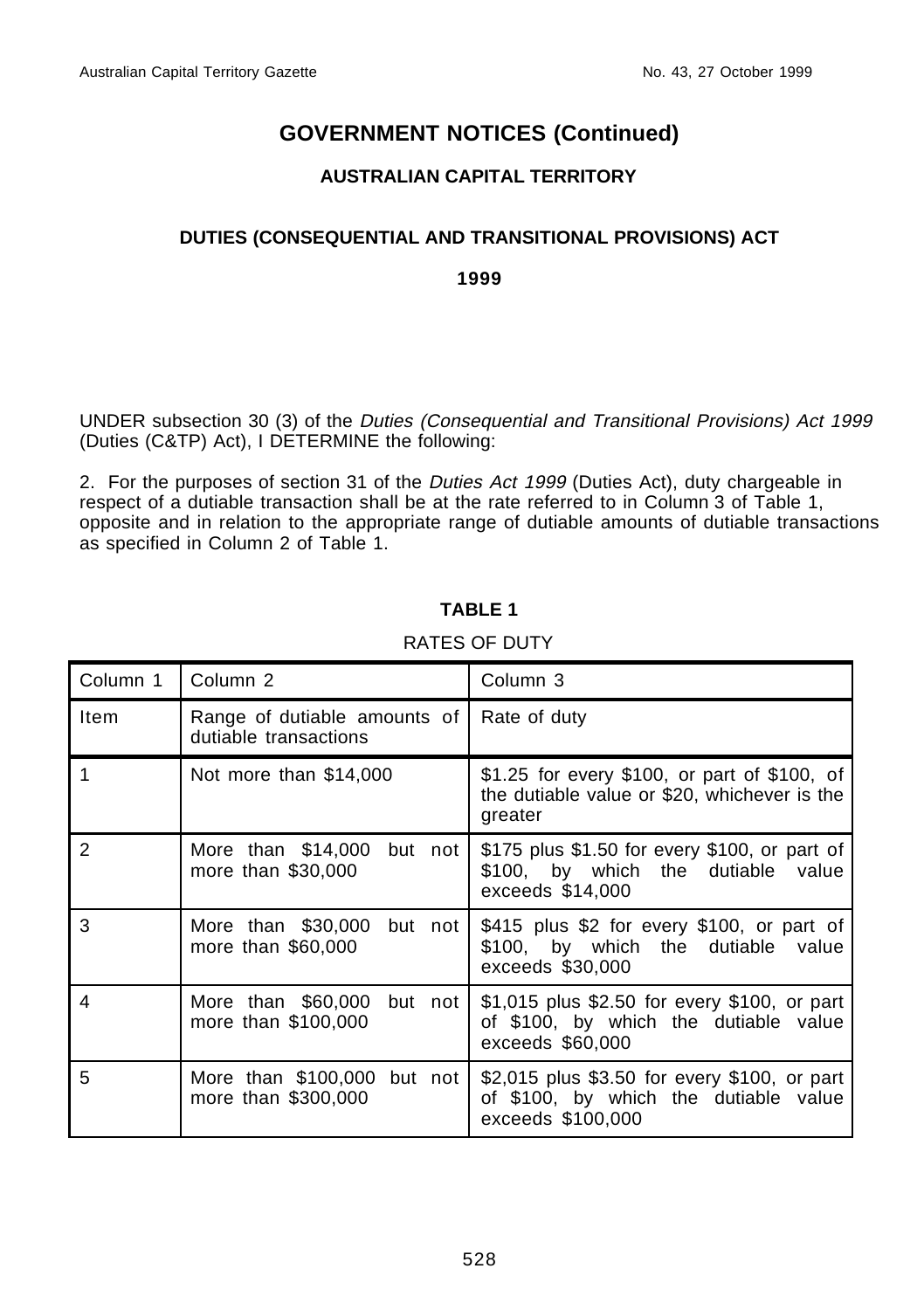| Column 1 | Column 2                                                           | Column 3                                                                                                      |
|----------|--------------------------------------------------------------------|---------------------------------------------------------------------------------------------------------------|
| Item     | Range of dutiable amounts of Rate of duty<br>dutiable transactions |                                                                                                               |
| 6        | More than \$300,000 but not<br>more than \$1,000,000               | \$9,015 plus \$4.50 for every \$100, or part<br>of \$100, by which the dutiable value<br>exceeds \$300,000    |
|          | More than \$1,000,000                                              | \$40,515 plus \$5.50 for every \$100, or<br>part of \$100, by which the dutiable value<br>exceeds \$1,000,000 |

## **TABLE 1** (CONT)

3. "Dutiable amount", in relation to a dutiable transaction, means the dutiable value of the dutiable property subject to the transaction.

4. For the purposes of section 141 of the Duties Act, duty chargeable in respect of a lease, the total cost of which is included in that range of amounts referred to in Column 2 of Table 2, shall be at the rate referred to in Column 3 of Table 2 opposite and in relation to the appropriate range of amounts.

#### **TABLE 2**

#### Column 1 Column 2 Column 3 Item Total cost of lease Rate of duty 1 Not more than \$14,000 | \$1.25 for every \$100, or part of \$100, of the total cost or \$20, whichever is the greater 2 More than \$14,000 but not more than \$30,000 \$175 plus \$1.50 for every \$100, or part of \$100, by which the total cost exceeds \$14,000 3 More than \$30,000 but not more than \$60,000 \$415 plus \$2 for every \$100, or part of \$100, by which the total cost exceeds \$30,000 4 More than \$60,000 but not more than \$100,000 \$1,015 plus \$2.50 for every \$100, or part of \$100, by which the total cost exceeds \$60,000 5 More than \$100,000 but not more than \$300,000 \$2,015 plus \$3.50 for every \$100, or part of \$100, by which the total cost exceeds \$100,000

#### RATES OF DUTY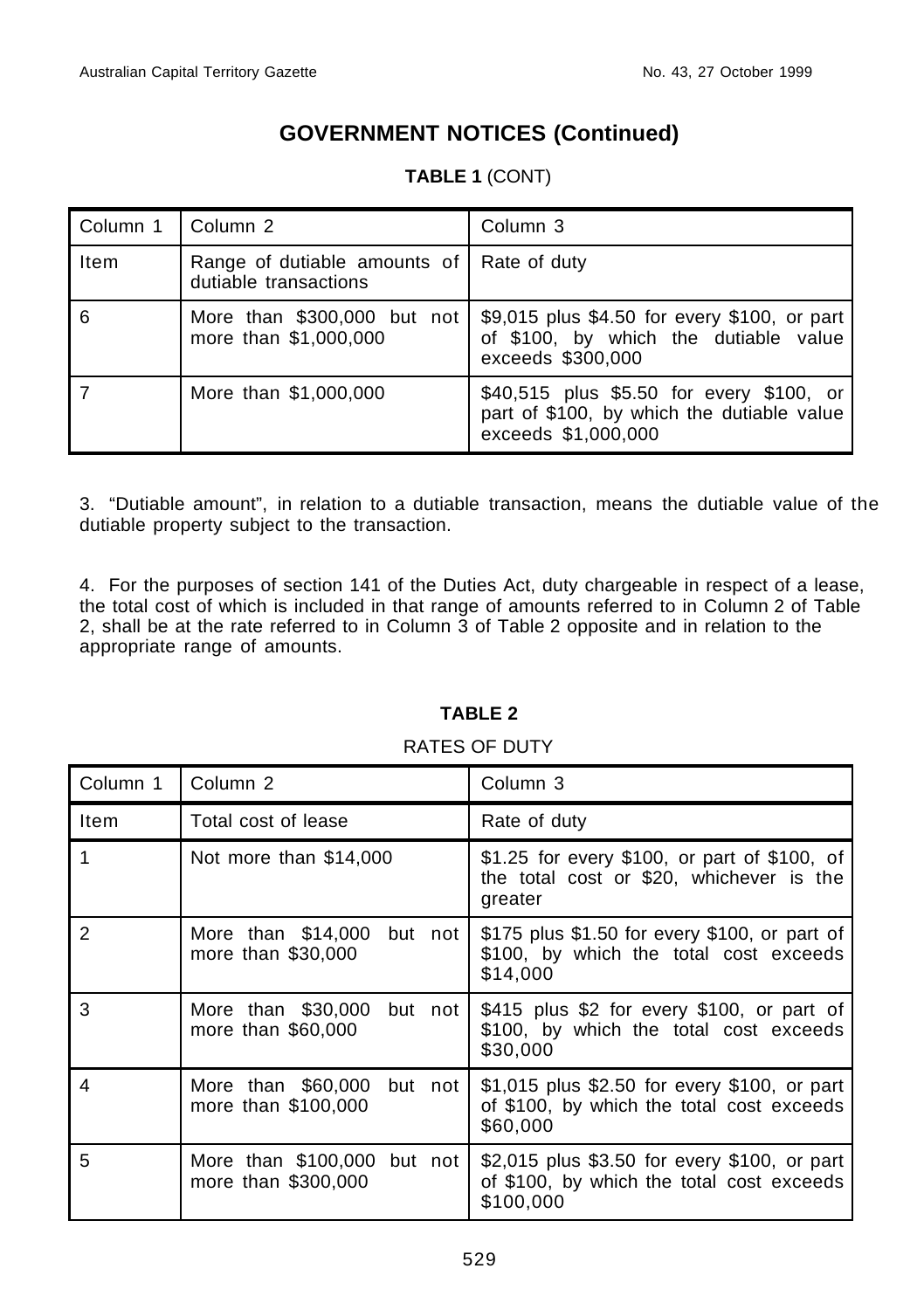| Column 1 | Column 2                                             | Column 3                                                                                                  |
|----------|------------------------------------------------------|-----------------------------------------------------------------------------------------------------------|
| Item     | Total cost of lease                                  | Rate of duty                                                                                              |
| 6        | More than \$300,000 but not<br>more than \$1,000,000 | \$9,015 plus \$4.50 for every \$100, or part<br>of \$100, by which the total cost exceeds<br>\$300,000    |
|          | More than \$1,000,000                                | \$40,515 plus \$5.50 for every \$100, or<br>part of \$100, by which the total cost<br>exceeds \$1,000,000 |

#### **TABLE 2** (CONT)

5. UNDER subsection 31 (2) of the Duties (C&TP) Act, I further DETERMINE that the following rates of duty are to have effect in place of the rates specified in paragraphs 31 (1) (a) through 31 (1) (m) of the Duties (C&TP) Act, for the purposes of the specified provisions of the Duties Act:

- (a) the rate of 60 cents for every \$100, or part of \$100, of the dutiable value of the marketable securities for the purposes of subsection 32 (1);
- (b) the rate of 30 cents for every \$100, or part of \$100, of the dutiable value of the marketable securities for the purposes of subsection 32 (2);
- (c) the rate of 60 cents for every \$100, or part of \$100, of the dutiable value of the property the subject of the transaction, insofar as it is property to which subsection 33 (1) applies, for the purposes of that subsection;
- (d) the rate of 50 cents for every \$100, or part of \$100, of the total cost of the lease for the purposes of section 140;
- (e) the rate of 0.75% of the total amount of the hiring charges of the equipment financing arrangement for the purposes of subsection 159 (1);
- (f) the rate of 1.5% of the total amount of the hiring charges of the ordinary hire of goods for the purposes of subsection 159 (2);
- (g) the rate of 10% of the amount of the premium paid in relation to a contract of general insurance for the purposes of section 178;
- (h) the rate of—
	- (i) \$1 on the first \$2,000, or part of \$2,000, of the sum insured; and
	- (ii) 20 cents for every \$200, or part of \$200, in excess of the first \$2,000 of the sum insured;

for the purposes of subsection 185 (1);

- (i) the rate of 5% of the first year's premium for the temporary or term insurance policy for the purposes of subsection 185 (2);
- (j) the rate of 5% of the first year's premium for the rider for the purposes of subsection 185 (3);
- (k) the rate of 10% of the premium paid to effect the insurance for the purposes of subsection 185 (4);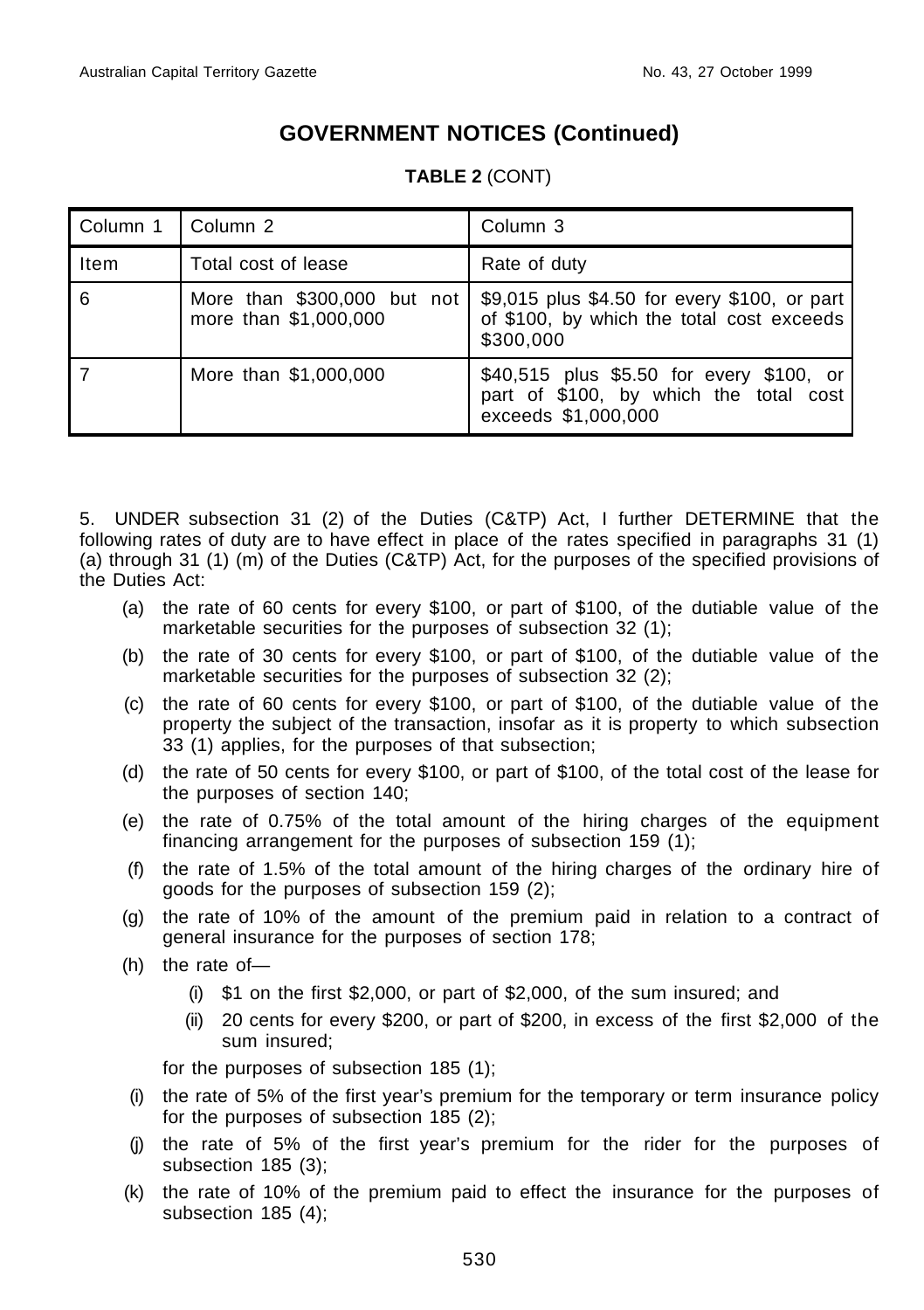- (l) the rate of \$3 for every \$100, or part of \$100, of the dutiable value of the motor vehicle for the purposes of subsection 208 (1); and
- (m) the rate of \$5 for every \$100, or part of \$100, of the dutiable value of the motor vehicle for the purposes of subsection 208 (2).

Date: 17 October 1999 **Gary Humphries** 

**Treasurer**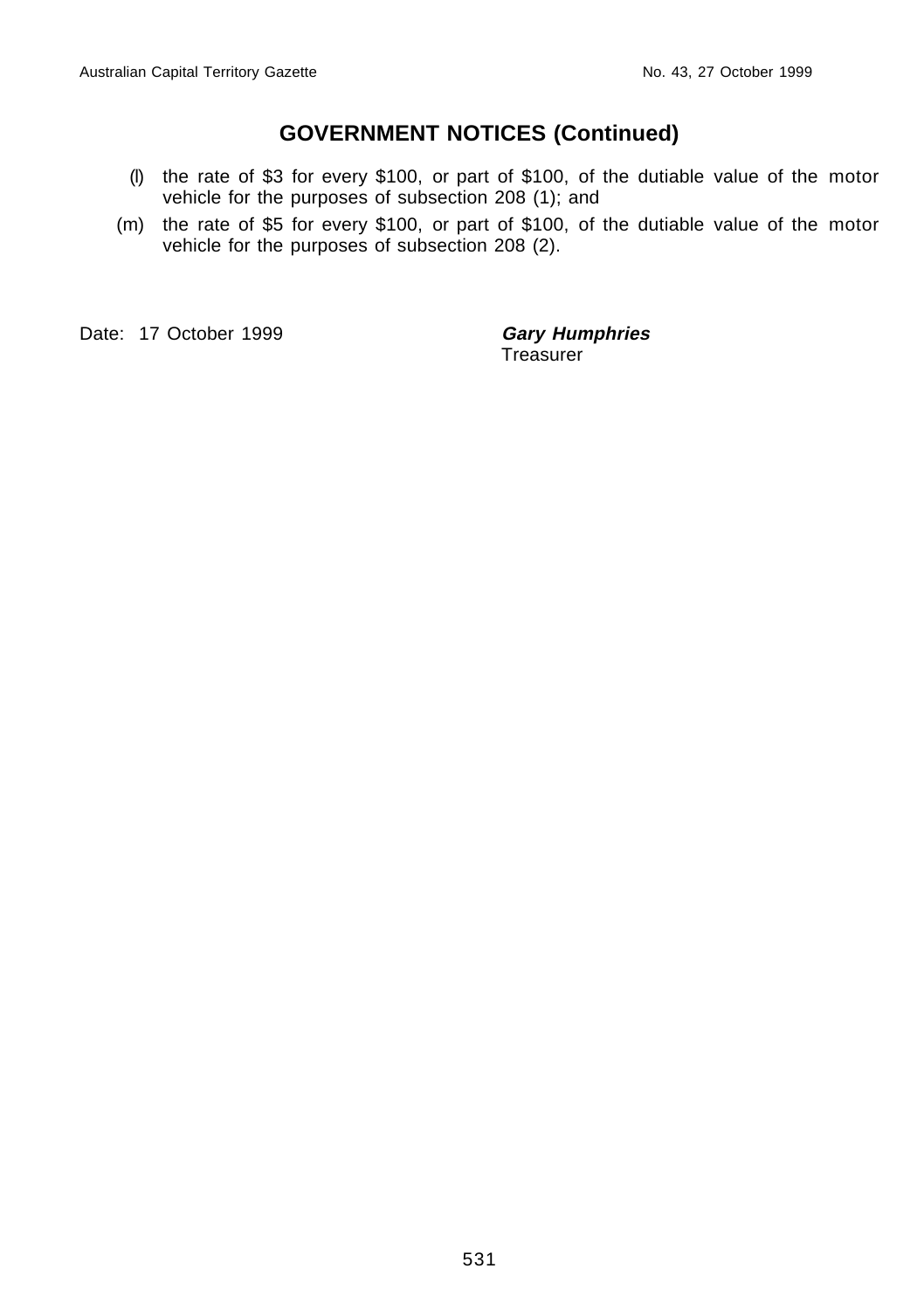#### **AUSTRALIAN CAPITAL TERRITORY**

#### **DUTIES (CONSEQUENTIAL AND TRANSITIONAL PROVISIONS) ACT 1999**

## **EXPLANATORY STATEMENT**

The Duties (Consequential and Transitional Provisions) Act 1999 (Duties (C&TP) Act) contains certain transitional provisions in consequence of the enactment of the Duties Act 1999 (Duties Act) on 1 March 1999. The Duties Act imposes duty on a range of transactions at determined rates. Sections 30 and 31 of the Duties (C&PT) Act contain interim determinations of rates of duty for various dutiable transactions. These set duty payable, from the date of enactment of the Duties Act, by specifying:

- the ranges of dutiable amounts of dutiable transactions and the corresponding rates of duty payable for each range;
- the ranges of total cost of a lease and the corresponding rates of duty payable for each cost range; and
- the rates of duty payable on certain other specified dutiable transactions.

Those ranges and rates of duty were taken to have been determined by the Minister under section 139 of the Taxation Administration Act 1999 (Tax Admin Act).

The Tax Admin Act deals with the administration of various tax laws relating to the imposition and collection of certain taxes, duties and levies. These tax laws are specified in section 4 of the Tax Admin Act, and include the Duties Act. Section 139 of the Tax Admin Act is the provision which normally empowers the Minister to determine taxes, duties and levies.

This determination, however, is made under subsections 30 (3) and 31 (2) of the Duties (C&TP) Act. Its purpose is to replace the interim determinations. This will allow the Minister to make subsequent determinations of these variable ranges and rates under the Tax Admin Act to facilitate their revocation or variation.

Subsections 30 (6) and 31 (4) of the Duties (C&TP) Act specify that this determination is not a disallowable instrument for the purposes of section 10 of the Subordinate Laws Act 1989. This is principally because the determination does not alter the ranges or rates of duty provided for in the Tables, or certain other rates of duty specified in paragraphs 31 (1) (a) through 31 (1) (m) of the Duties (C&TP) Act, from those set in the interim determinations and shown at (i) to (iii) below: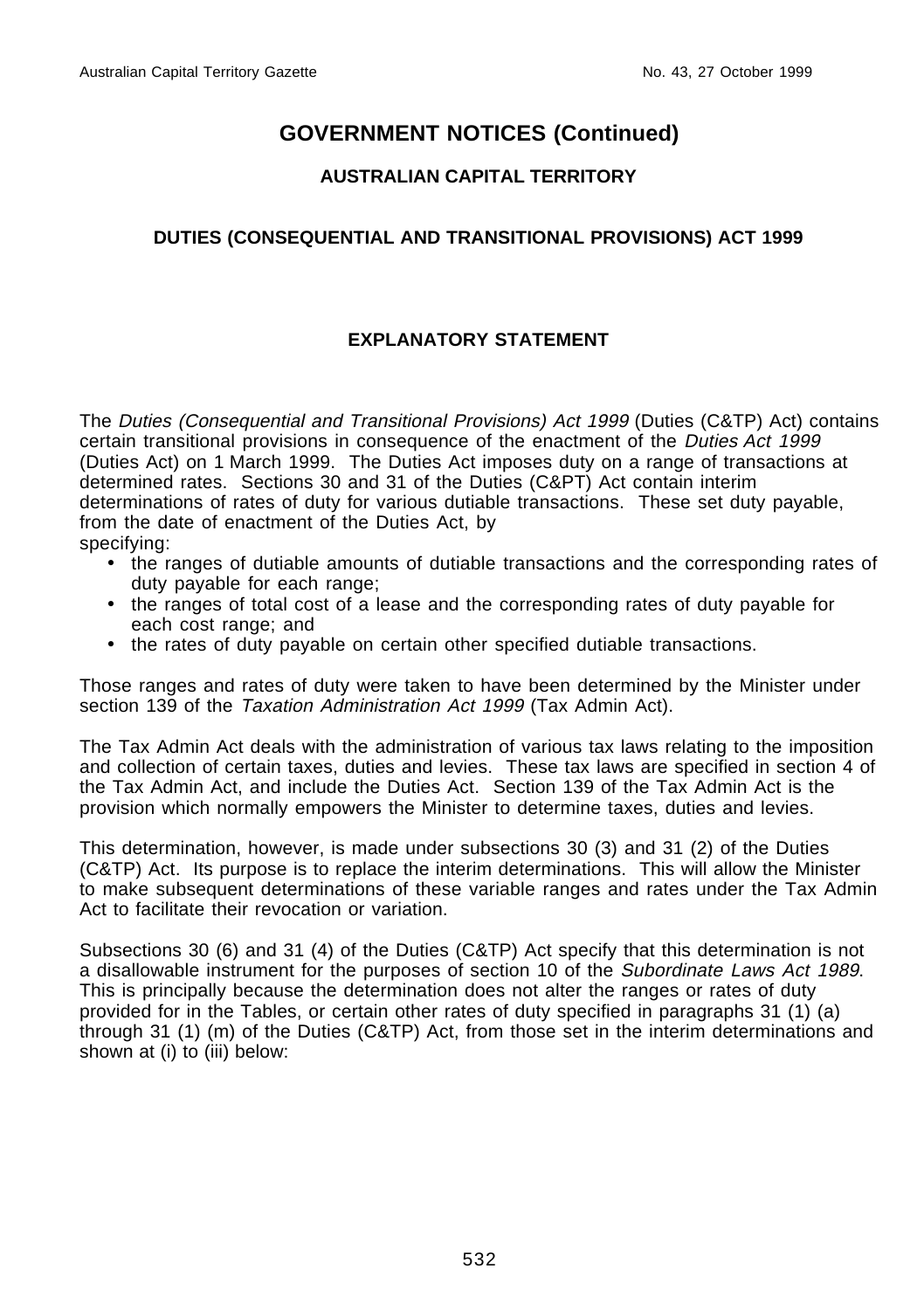(i)

#### **TABLE in subsection 30 (1) of Duties (C&TP) Act** RATES OF DUTY FOR THE PURPOSES OF SECTION 31 OF THE DUTIES ACT

| Column 1       | Column <sub>2</sub>                                                                                                               | Column 3                                                                                                      |  |
|----------------|-----------------------------------------------------------------------------------------------------------------------------------|---------------------------------------------------------------------------------------------------------------|--|
| Item           | Range of dutiable amounts of<br>dutiable transactions                                                                             | Rate of duty                                                                                                  |  |
| 1              | Not more than \$14,000<br>\$1.25 for every \$100, or part of \$100, of<br>the dutiable value or \$20, whichever is the<br>greater |                                                                                                               |  |
| $\overline{2}$ | More than \$14,000<br>but not<br>more than \$30,000                                                                               | \$175 plus \$1.50 for every \$100, or part of<br>\$100, by which<br>the dutiable value<br>exceeds \$14,000    |  |
| 3              | More than \$30,000<br>but not<br>more than \$60,000                                                                               | \$415 plus \$2 for every \$100, or part of<br>\$100, by which the dutiable value<br>exceeds \$30,000          |  |
| 4              | More than \$60,000<br>but not<br>more than \$100,000                                                                              | \$1,015 plus \$2.50 for every \$100, or part<br>of \$100, by which the dutiable value<br>exceeds \$60,000     |  |
| 5              | More than \$100,000 but not<br>more than \$300,000                                                                                | \$2,015 plus \$3.50 for every \$100, or part<br>of \$100, by which the dutiable value<br>exceeds \$100,000    |  |
| 6              | More than \$300,000 but not<br>more than \$1,000,000                                                                              | \$9,015 plus \$4.50 for every \$100, or part<br>of \$100, by which the dutiable value<br>exceeds \$300,000    |  |
| $\overline{7}$ | More than \$1,000,000                                                                                                             | \$40,515 plus \$5.50 for every \$100, or<br>part of \$100, by which the dutiable value<br>exceeds \$1,000,000 |  |

(ii)

#### **TABLE in subsection 30 (2) of Duties (C&TP) Act** RATES OF DUTY FOR THE PURPOSES OF SECTION 141 OF DUTIES ACT

| Column 1 | Column <sub>2</sub>                                 | Column 3                                                                                            |  |
|----------|-----------------------------------------------------|-----------------------------------------------------------------------------------------------------|--|
| Item     | Total cost of lease                                 | Rate of duty                                                                                        |  |
|          | Not more than \$14,000                              | \$1.25 for every \$100, or part of \$100, of<br>the total cost or \$20, whichever is the<br>greater |  |
|          | More than \$14,000<br>but not<br>more than \$30,000 | \$175 plus \$1.50 for every \$100, or part of<br>\$100, by which the total cost exceeds<br>\$14,000 |  |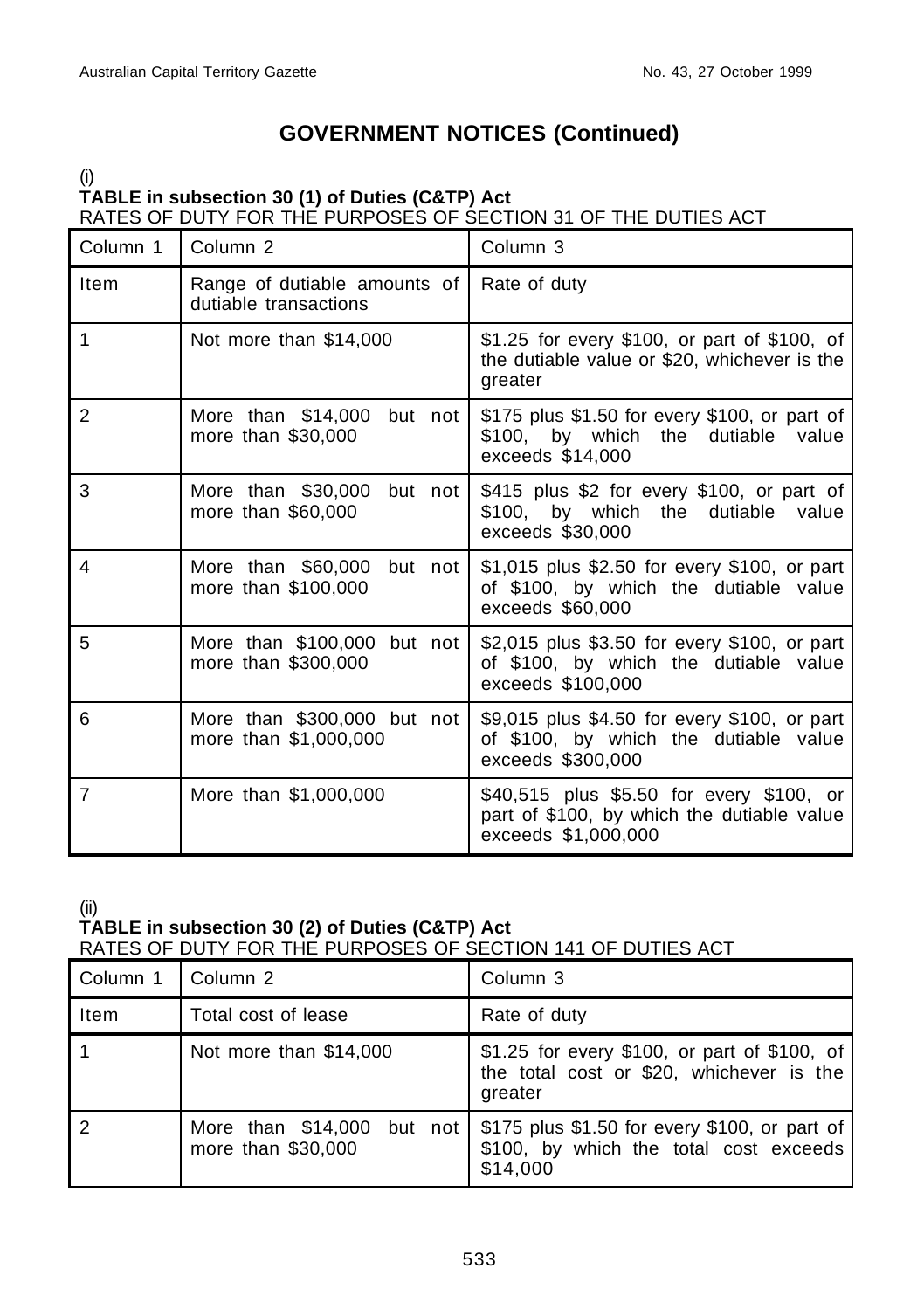| Column 1    | Column <sub>2</sub>                                  | Column <sub>3</sub>                                                                                       |
|-------------|------------------------------------------------------|-----------------------------------------------------------------------------------------------------------|
| <b>Item</b> | Total cost of lease                                  | Rate of duty                                                                                              |
| 3           | More than \$30,000 but not<br>more than \$60,000     | \$415 plus \$2 for every \$100, or part of<br>\$100, by which the total cost exceeds<br>\$30,000          |
| 4           | More than \$60,000 but not<br>more than \$100,000    | \$1,015 plus \$2.50 for every \$100, or part<br>of \$100, by which the total cost exceeds<br>\$60,000     |
| 5           | More than \$100,000 but not<br>more than \$300,000   | \$2,015 plus \$3.50 for every \$100, or part<br>of \$100, by which the total cost exceeds<br>\$100,000    |
| 6           | More than \$300,000 but not<br>more than \$1,000,000 | \$9,015 plus \$4.50 for every \$100, or part<br>of \$100, by which the total cost exceeds<br>\$300,000    |
| 7           | More than \$1,000,000                                | \$40,515 plus \$5.50 for every \$100, or<br>part of \$100, by which the total cost<br>exceeds \$1,000,000 |

(iii) Certain other rates of duty, as specified in section 31 of the Duties (C&TP) Act, for the purposes of various sections of the Duties Act:

- (a) the rate of 60 cents for every \$100, or part of \$100, of the dutiable value of the marketable securities for the purposes of subsection 32 (1) of the Duties Act;
- (b) the rate of 30 cents for every \$100, or part of \$100, of the dutiable value of the marketable securities for the purposes of subsection 32 (2) of the Duties Act;
- (c) the rate of 60 cents for every \$100, or part of \$100, of the dutiable value of the property the subject of the transaction, insofar as it is property to which subsection 33 (1) applies, for the purposes of that subsection of the Duties Act;
- (d) the rate of 50 cents for every \$100, or part of \$100, of the total cost of the lease for the purposes of section 140 of the Duties Act;
- (e) the rate of 0.75% of the total amount of the hiring charges of the equipment financing arrangement for the purposes of subsection 159 (1) of the Duties Act;
- (f) the rate of 1.5% of the total amount of the hiring charges of the ordinary hire of goods for the purposes of subsection 159 (2) of the Duties Act;
- (g) the rate of 10% of the amount of the premium paid in relation to a contract of general insurance for the purposes of section 178 of the Duties Act;
- (h) the rate of—
	- (I) \$1 on the first \$2,000, or part of \$2,000, of the sum insured; and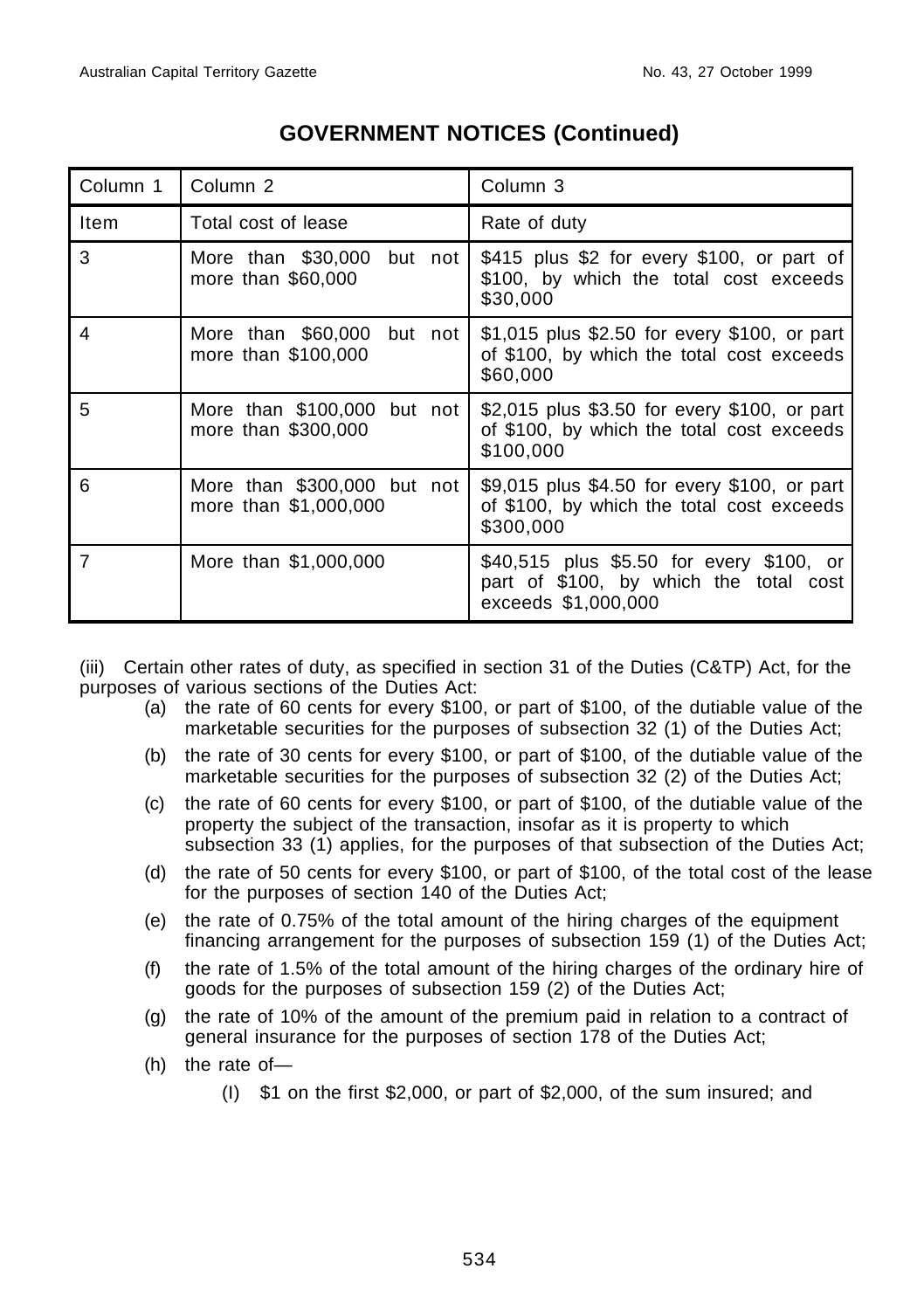(ii) 20 cents for every \$200, or part of \$200, in excess of the first \$2,000 of the sum insured;

for the purposes of subsection 185 (1) of the Duties Act;

- (i) the rate of 5% of the first year's premium for the temporary or term insurance policy for the purposes of subsection 185 (2) of the Duties Act;
- (j) the rate of 5% of the first year's premium for the rider for the purposes of subsection 185 (3) of the Duties Act;
- (k) the rate of 10% of the premium paid to effect the insurance for the purposes of subsection 185 (4) of the Duties Act;
- (l) the rate of \$3 for every \$100, or part of \$100, of the dutiable value of the motor vehicle for the purposes of subsection 208 (1) of the Duties Act; and
- (m) the rate of \$5 for every \$100, or part of \$100, of the dutiable value of the motor vehicle for the purposes of subsection 208 (2) of the Duties Act.

All subsequent determinations for the purposes of the following sections and subsections of the Duties Act will be made under section 139 of the Tax Admin Act, and will be disallowable instruments for the purposes of section 10 of the Subordinate Laws Act 1989:

- sections 31, 140, 141 and 178; and
- subsections 32 (1), 32 (2), 33 (1), 159 (1), 159 (2), 185 (1), 185 (2), 185 (3), 185 (4), 208 (1), and 208 (2).

Authorised by the Treasurer, Gary Humphries MLA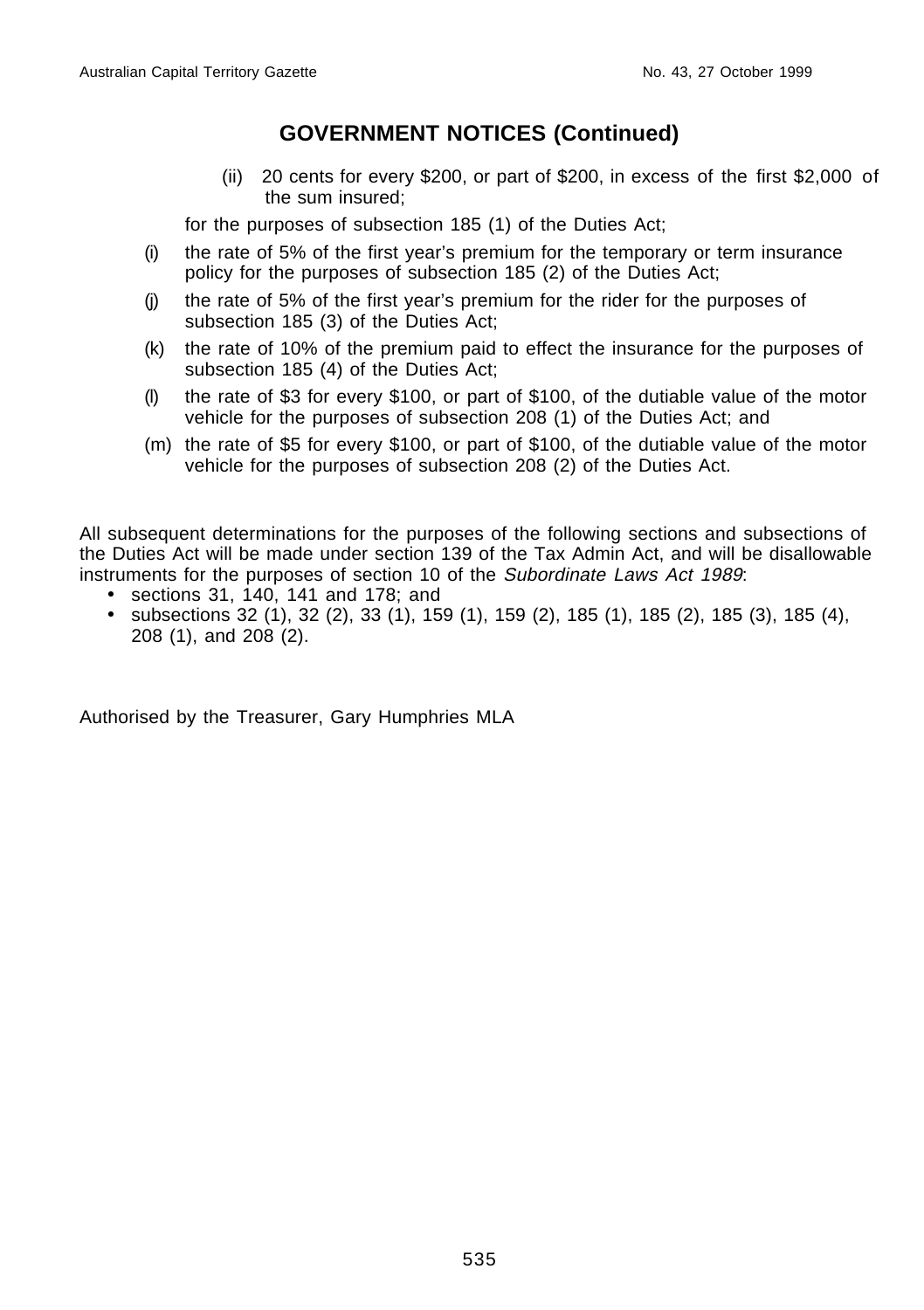#### **PODIATRISTS BOARD OF THE AUSTRALIAN CAPITAL TERRITORY**

PO Box 1309 Ph: (02) 6205 1599 TUGGERANONG ACT 2901 **Fax: (02) 6205 1602** 

#### **NOTICE**

#### **ELECTION OF DEPUTY CHAIRPERSON**

In accordance with the provisions of paragraph  $6(2)(b)$  of the Health Professions Boards (Procedures) Act 1981, it is hereby notified that Ms Louise Volk was elected as Deputy Chairperson of the Podiatrists Board of the Australian Capital Territory at a meeting of the Board held on 15 October 1999.

The term of office is for a period of twelve months commencing 23 October 1999 to and including 22 October 2000.

Dated this eighteenth day of October nineteen hundred and ninety nine.

**Wanda Lawler** A/g Registrar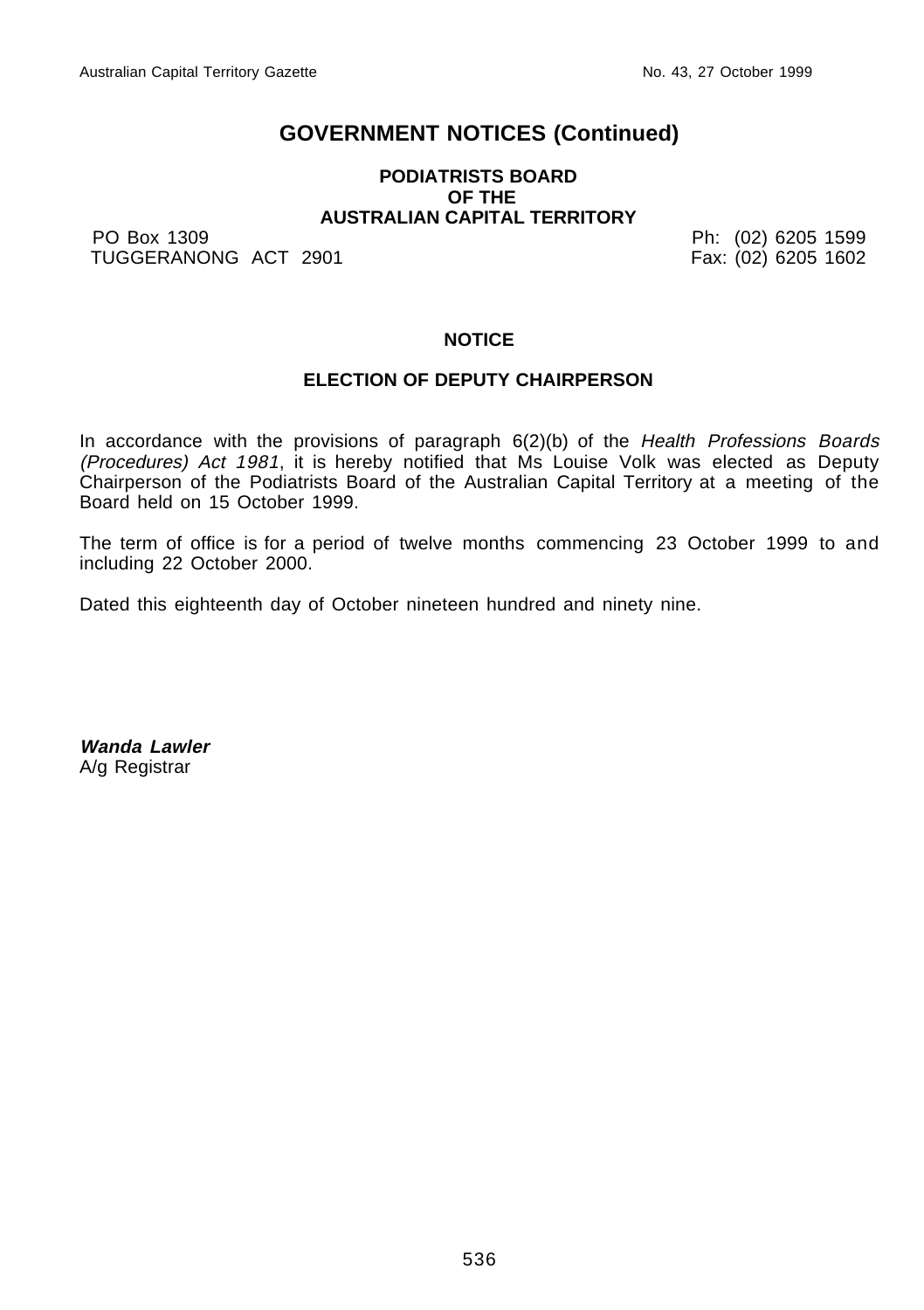#### **AUSTRALIAN CAPITAL TERRITORY**

#### **LAND (PLANNING AND ENVIRONMENT) ACT 1991**

#### **APPROVAL OF MASTER PLANS FOR:**

- O'Connor Section 41
- Lyneham Section 46
- Turner Sections 60, 61 and 63

Pursuant to Practice Direction 6/98, issued by the Australian Capital Territory Planning Authority on 31 July 1998 in accordance with the Direction to the Authority made by the Executive on 10 July 1998 under subsection 37 (1) of the Land (Planning and Environment) Act 1991, I hereby approve the Master Plans for O'Connor - Section 41, Lyneham - Section 46 and Turner - Sections 60, 61 and 63.

Dated this fourteenth day of October 1999.

Brendan Smyth MLA Minister for Urban Services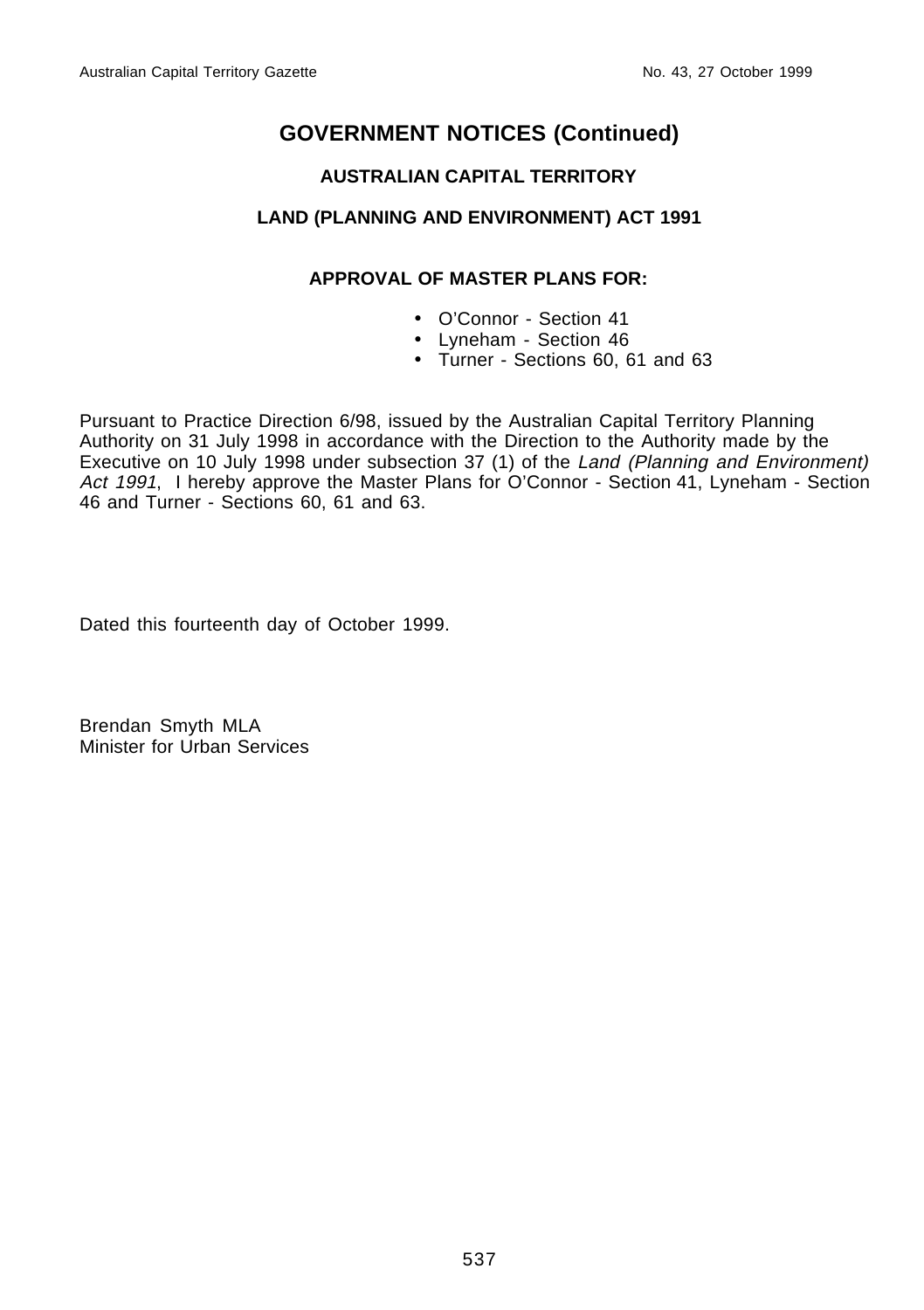#### **AUSTRALIAN CAPITAL TERRITORY**

## **LAND (PLANNING AND ENVIRONMENT) ACT 1991**

#### **NOTICE**

The ACT Executive, pursuant to paragraph 26(1)(a) of the Land (Planning and Environment) Act 1991 approved on 11 October 1999:

#### • **Variation to the Territory Plan No.116 entitled Charnwood Section 96.**

In accordance with subsection 29(1) of the Land (Planning and Environment) Act 1991 the Plan Variation was tabled before the Legislative Assembly and had not been disallowed or deemed to be disallowed as at 21 October 1999.

Now therefore pursuant to subsection 29(6) of the Land (Planning and Environment) Act 1991, I specify that the date of commencement of Variation No.116 to the Territory Plan will be 27 October 1999.

Copies of Variation No.116 to the Territory Plan:

- are available for inspection at libraries of the ACT Government Library Service at Belconnen, Civic, Dickson, Erindale, Kingston, Kippax, Tuggeranong and Woden during normal opening hours;
- are available free of charge at the Shopfront, Dame Pattie Menzies House, 16 Challis Street, Dickson during normal office hours; and
- are available for inspection on the PALM Website at:  **http://www.palm.act.gov.au/tplan**

Brendan Smyth Minister for Urban Services

#### **ACT GOVERNMENT PLANNING AND LAND MANAGEMENT GROUP**

#### **DRAFT VARIATION NO.100 TO THE TERRITORY PLAN - TELECOMMUNICATIONS FACILITIES POLICIES**

**AND**

#### **DRAFT VARIATION NO.140 TO THE TERRITORY PLAN - EXISTING PRODUCE MARKET SITES AT GREENWAY (SECTION 2 BLOCK 5) AND BELCONNEN (SECTION 31 BLOCK 5)**

In accordance with Section 24(2) of the Land (Planning and Environment) Act 1991, the Planning and Land Management Group of Urban Services is making available for public inspection the documents submitted to the Minister in relation to:

- **draft Variation No.100 for Telecommunications Facilities Policies; and**
- **draft Variation No.140 for Existing Produce Markets Sites at Greenway (Section 2 Block 5) and Belconnen (Section 31 Block 5).**

The documents relating to these draft Variations are now available for perusal:

- at libraries of the ACT Government Library Service at Belconnen, Civic, Dickson, Erindale, Griffith, Kippax, Tuggeranong and Woden during normal opening hours; and
- at the PALM Shopfront at 16 Challis Street, Dickson during normal office hours.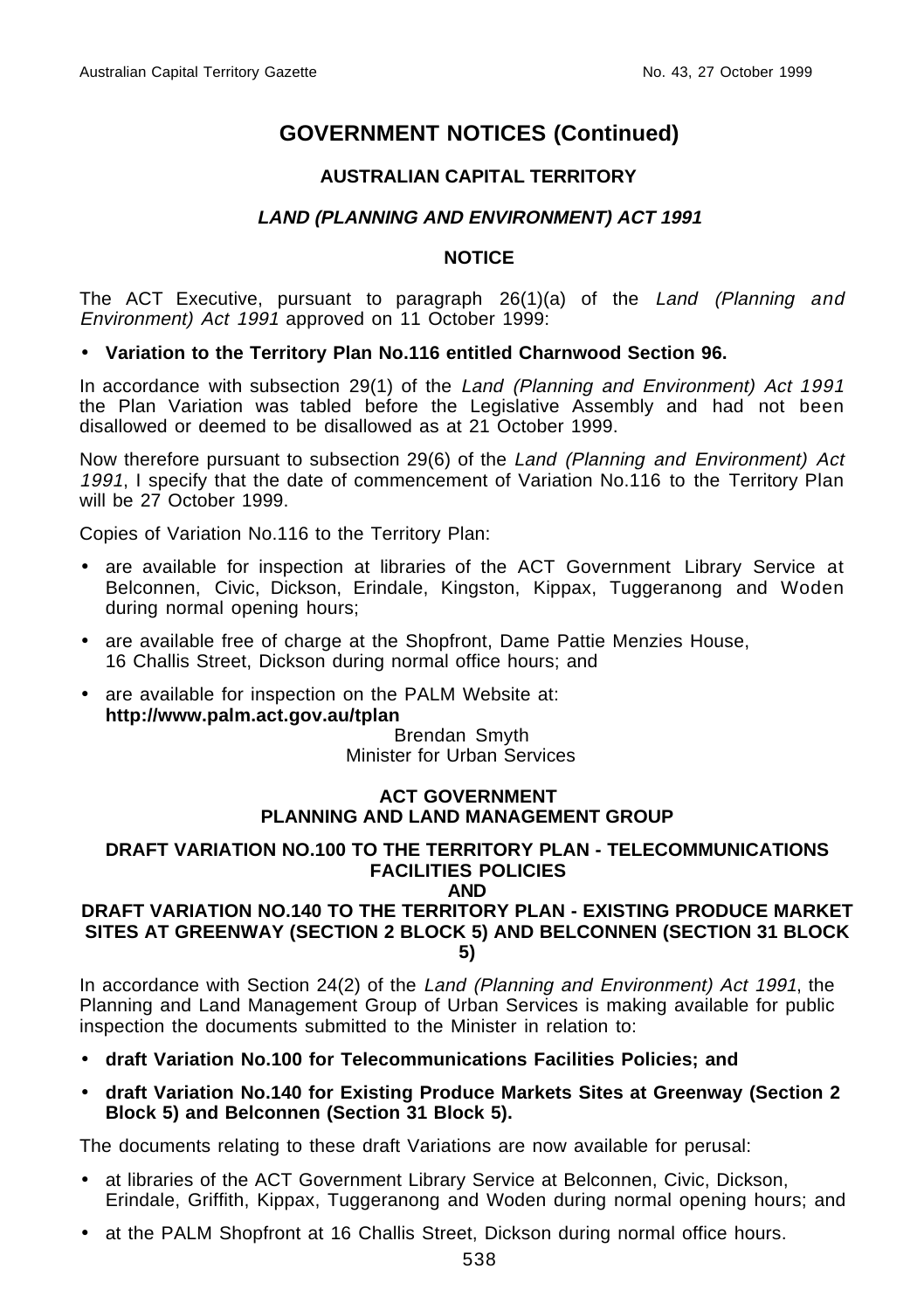### **ACTFB PROMOTIONS**

I, Ronald James Dance, Fire Commissioner, hereby promote the following members under Section 29(1) of the Fire Brigade (Administration) Act 1974.

These promotions are provisional and may be subject to appeal under Section 33 of the Act. Members of the Brigade who wish to lodge an appeal against these provisional promotions may obtain written information on the appeal process by contacting the Recruitment officer at ACT Emergency Services Bureau Headquarters, 123 Carruthers Street, Curtin or by telephoning (02) 6207 8418 during business hours.

The only ground for appeal is greater efficiency. Appeals must be lodged by 4:51pm on the fourteenth day after the date of this Gazette with the Convenor, ACT Fire Brigade Promotion Appeals Committee, Merit Protection and Review Agency, Level 3, 65-67 Constitution Avenue, Campbell ACT 2601.

| <b>Number</b> | Name & Init   | <b>Promoted From</b> | <b>Promoted To</b>  | <b>Effective Date</b> |
|---------------|---------------|----------------------|---------------------|-----------------------|
| 748-          | D.J. Balfour  | <b>Third Class</b>   | <b>Second Class</b> | 31 October 1999       |
| 35713         |               | Firefighter          | Firefighter         |                       |
| 748-          | R.G. McArdle  | <b>Third Class</b>   | Second Class        | 31 October 1999       |
| 35887         |               | Firefighter          | Firefighter         |                       |
| 748-          | M. Comerford  | <b>Third Class</b>   | Second Class        | 31 October 1999       |
| 35684         |               | Firefighter          | Firefighter         |                       |
| $702 -$       | S.A. Fensom   | Third Class          | Second Class        | 31 October 1999       |
| 71789         |               | Firefighter          | Firefighter         |                       |
| $711 -$       | G.K. Bartram  | Third Class          | Second Class        | 31 October 1999       |
| 46242         |               | Firefighter          | Firefighter         |                       |
| 748-          | A.S. Dominick | <b>Third Class</b>   | Second Class        | 31 October 1999       |
| 35801         |               | Firefighter          | Firefighter         |                       |
| 748-          | K.S Eccles    | <b>Third Class</b>   | Second Class        | 31 October 1999       |
| 35879         |               | Firefighter          | Firefighter         |                       |
| 748-          | M.I. Mavity   | Third Class          | Second Class        | 31 October 1999       |
| 35668         |               | Firefighter          | Firefighter         |                       |
| 748-          | J.M. Meli     | Third Class          | Second Class        | 31 October 1999       |
| 35748         |               | Firefighter          | Firefighter         |                       |
| 706-          | M.A. Olinder  | <b>Third Class</b>   | <b>Second Class</b> | 31 October 1999       |
| 28581         |               | Firefighter          | Firefighter         |                       |
| 748-          | C.P. Ellis    | <b>Third Class</b>   | Second Class        | 31 October 1999       |
| 35641         |               | Firefighter          | Firefighter         |                       |
| 748-          | B.A. Lloyd    | <b>Third Class</b>   | <b>Second Class</b> | 31 October 1999       |
| 35844         |               | Firefighter          | Firefighter         |                       |
| 748-          | J.G. Morrison | <b>Third Class</b>   | <b>Second Class</b> | 31 October 1999       |
| 35836         |               | Firefighter          | Firefighter         |                       |
| $715 -$       | S.P. Morton   | Third Class          | Second Class        | 31 October1999        |
| 94758         |               | Firefighter          | Firefighter         |                       |

# **RJ Dance**

Fire Commissioner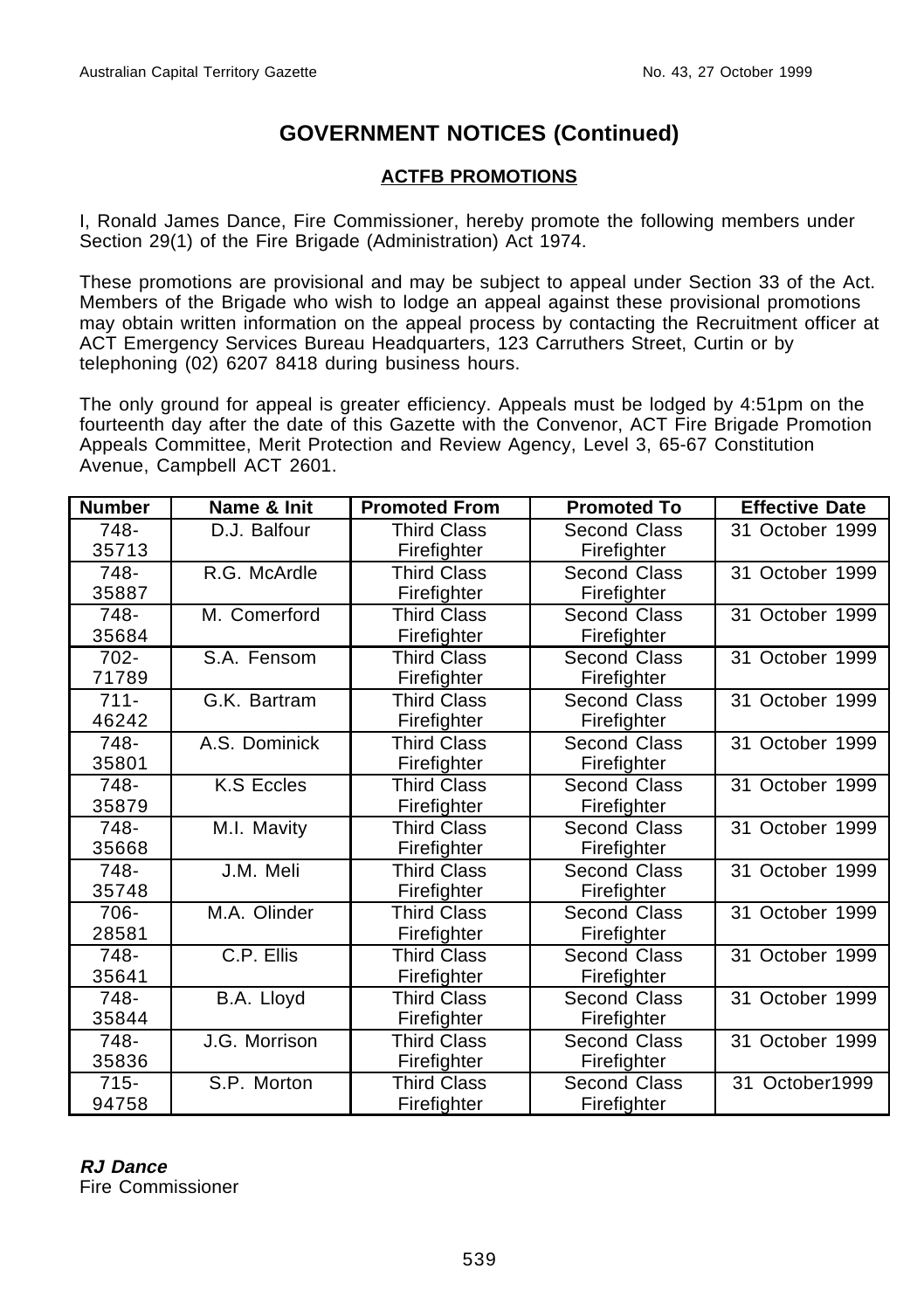## **PRIVATE NOTICES**

#### IN THE SUPREME COURT OF THE AUSTRALIAN CAPITAL TERRITORY PROBATE JURISDICTION

In the Will of EDWARD ROLLGEJSER late of 42 Lawley Street Deakin in the Australian Capital Territory Draftsman deceased

Probate of the Will dated 12 December 1997 was granted by the Supreme Court of the Australian Capital Territory on 8 October 1999.

Pursuant to the Administration and Probate Act 1929, the Family Provision Act 1969, the Trustee Act 1957 and the Wills Act 1968, MARIANA VERONICA ROLLGEJSER, KARINA MOORE and ALEXANDER ROLLGEJSER the substituted executors, Maurice Barnes the instituted executor having renounced Probate of the said Will of Edward Rollgejser who died on 22 June 1999 hereby give notice that creditors and others wishing to make an application for rectification of the Will of the said deceased are required to send particulars of their claims or notice of their application to the Executors care of Porter Parkinson & Bradfield, 31-33 London Circuit, Canberra City ACT 2601 within two (2) calendar months from publication of this notice. After that time the Executors may distribute the assets of the estate having regard only to the claims of which at the time of distribution they have notice.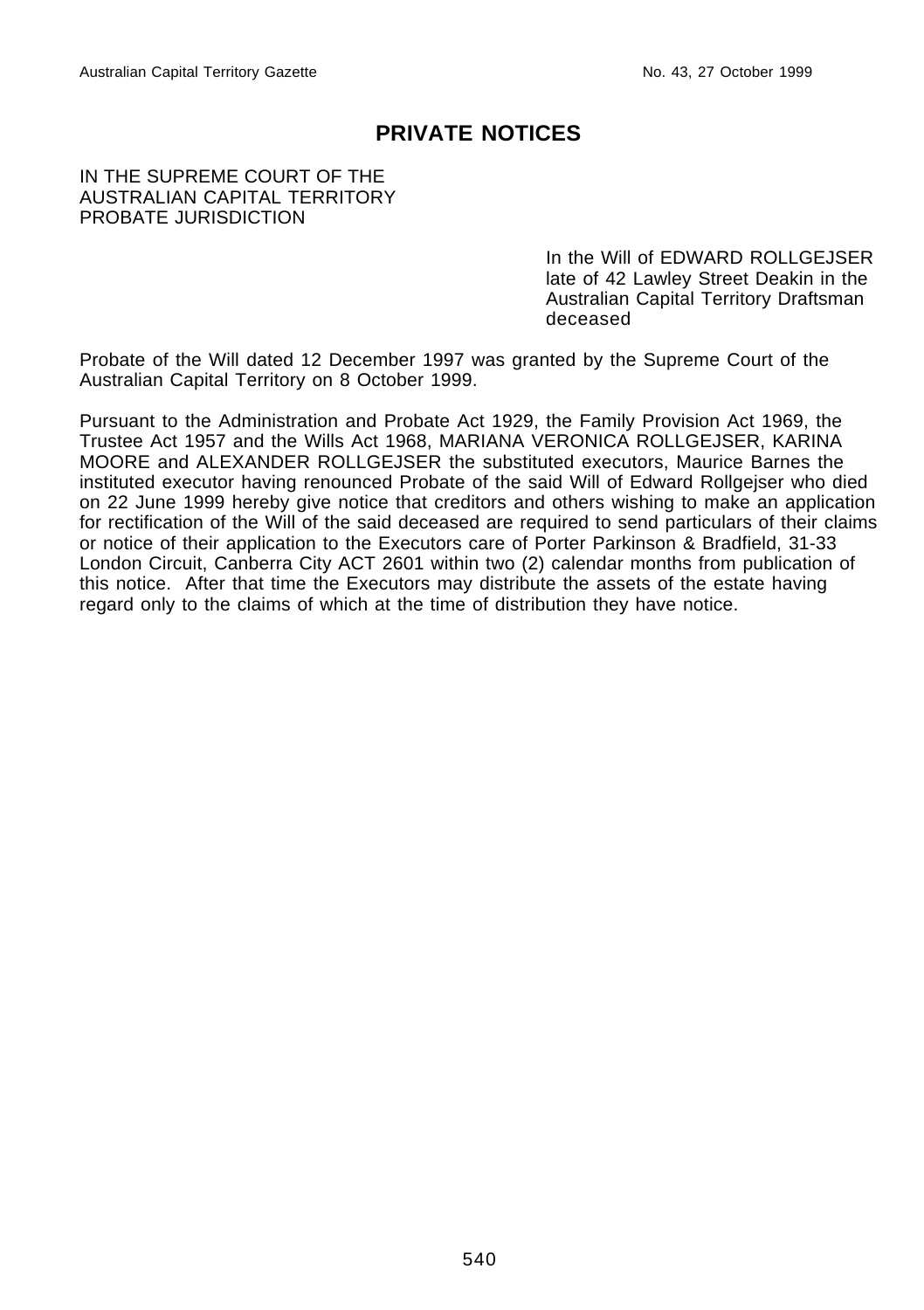# **PRIVATE NOTICES (Continued)**

#### **ANNUAL REGISTER OF UNCLAIMED MONIES HELD BY HALLMARK LIFE INSURANCE COMPANY LTD**

#### **Australian Capital Territory**

| <b>NUMBER</b> | <b>NAME OF OWNER</b><br><b>ON BOOKS</b> | UNIT NO STREET         | <b>SUBURB</b>        | <b>TOTAL AMOUNT</b><br>TO OWNER | <b>DATE OF FIRST</b><br><b>PAYMENT</b> |
|---------------|-----------------------------------------|------------------------|----------------------|---------------------------------|----------------------------------------|
| $\mathbf{1}$  | P Arber                                 | 54 Creichton Cres      | Kambah ACT 2902      | 19.59                           | 04/04/91                               |
| 2             | <b>B</b> Assogna                        | 24 Buckley Cres        | Kambah ACT 2902      | 23.68                           | 04/04/91                               |
| 3             | T Banks                                 | 28 Ulverstone Street   | Lyons ACT 2606       | 10.72                           | 04/04/91                               |
| 4             | Ms J Bell                               | 5 Riordan Street       | Fadden ACT 2904      | 12.13                           | 29/11/89                               |
| 5             | <b>B</b> Breynard                       | 6 Moses Place          | Mackellar ACT 2617   | 22.80                           | 04/04/91                               |
| 6             | Niksa Brishira                          | 108 Learmouth Ave      | Kambah ACT 2902      | 13.00                           | 23/07/93                               |
| 7             | G Burgess                               | 110 Cameron Road       | Queanbeyan ACT 2630  | 33.21                           | 04/04/91                               |
| 8             | K Carner                                | 12 Throsby Court       | Narrabundah ACT 2604 | 18.31                           | 04/04/91                               |
| 9             | Mr R Clark                              | 25 Wheadon Street      | Monash ACT 2904      | 11.00                           | 29/11/89                               |
| 10            | H Clemon                                | 26 Windeyer Court      | Watson ACT 2602      | 12.26                           | 04/04/91                               |
| 11            | A Cook                                  | 48 Arndell Street      | Macquarie ACT 2614   | 18.63                           | 04/04/91                               |
| 12            | <b>Y Crowley</b>                        | 17 Pitcairn Street     | Evatt ACT 2617       | 12.84                           | 04/04/91                               |
| 13            | L Dorr                                  | 5 Clambe Place         | Charnwood ACT 2615   | 16.81                           | 04/04/91                               |
| 14            | J Dowdail                               | 35 Baskerville Street  | Chisholm ACT 2905    | 15.05                           | 04/04/91                               |
| 15            | C Drlowski                              | 27 Wolff Cres          | Latham ACT 2615      | 15.36                           | 04/04/91                               |
| 17            | D Dugan                                 | 10 Whistler Place      | Kamba ACT 2617       | 23.28                           | 04/04/91                               |
| 18            | F Eckharot                              | 50 Roseberry Street    | Fisher ACT 2607      | 13.67                           | 04/04/91                               |
| 19            | P Fenwick                               | 7 Barracchi Crescent   | Giralang ACT 2617    | 10.65                           | 04/04/91                               |
| 20            | Mr R Frith                              | 1 Yiman Street         | Waramanga ACT 2611   | 28.06                           | 04/04/91                               |
| 21            | A Gann                                  | 11 Kerr Place          | Charnwood ACT 2615   | 11.28                           | 04/04/91                               |
| 22            | K Gaudry                                | 6 Kibby Place          | Gowrie ACT 2903      | 10.22                           | 04/04/91                               |
| 23            | Mr V Graham                             | 11 Amos Place          | Kambah ACT 2904      | 11.02                           | 04/04/91                               |
| 24            | G Guelman                               | 59 Bugden Ave          | Gowie ACT 2903       | 17.99                           | 04/04/91                               |
| 25            | A Hantas                                | 2 Macumba Place        | Kaleen ACT 2615      | 14.73                           | 04/04/91                               |
| 26            | J Harwood                               | 104 Uviarra Road       | Uvuarra ACT 2611     | 15.89                           | 04/04/91                               |
| 27            | Mr J Hui                                | 60 Newman Morris Cres  | Oxley ACT 2903       | 30.27                           | 04/04/91                               |
| 28            | W Hype                                  | 4 Nina- Jones Cres     | Chisholm ACT 2905    | 22.55                           | 4/4/91                                 |
| 29            | Z Ingnjatovic                           | 23 Strathgordon Street | Lyons ACT 2606       | 17.49                           | 4/4/91                                 |
| 30            | G Jupe                                  | 20 Gould Street        | Turner ACT 2602      | 13.75                           | 04/04/91                               |
| 31            | Mr S Link                               | 18 Carr Cres           | Wanniassa ACT 2903   | 11.62                           | 29/11/89                               |